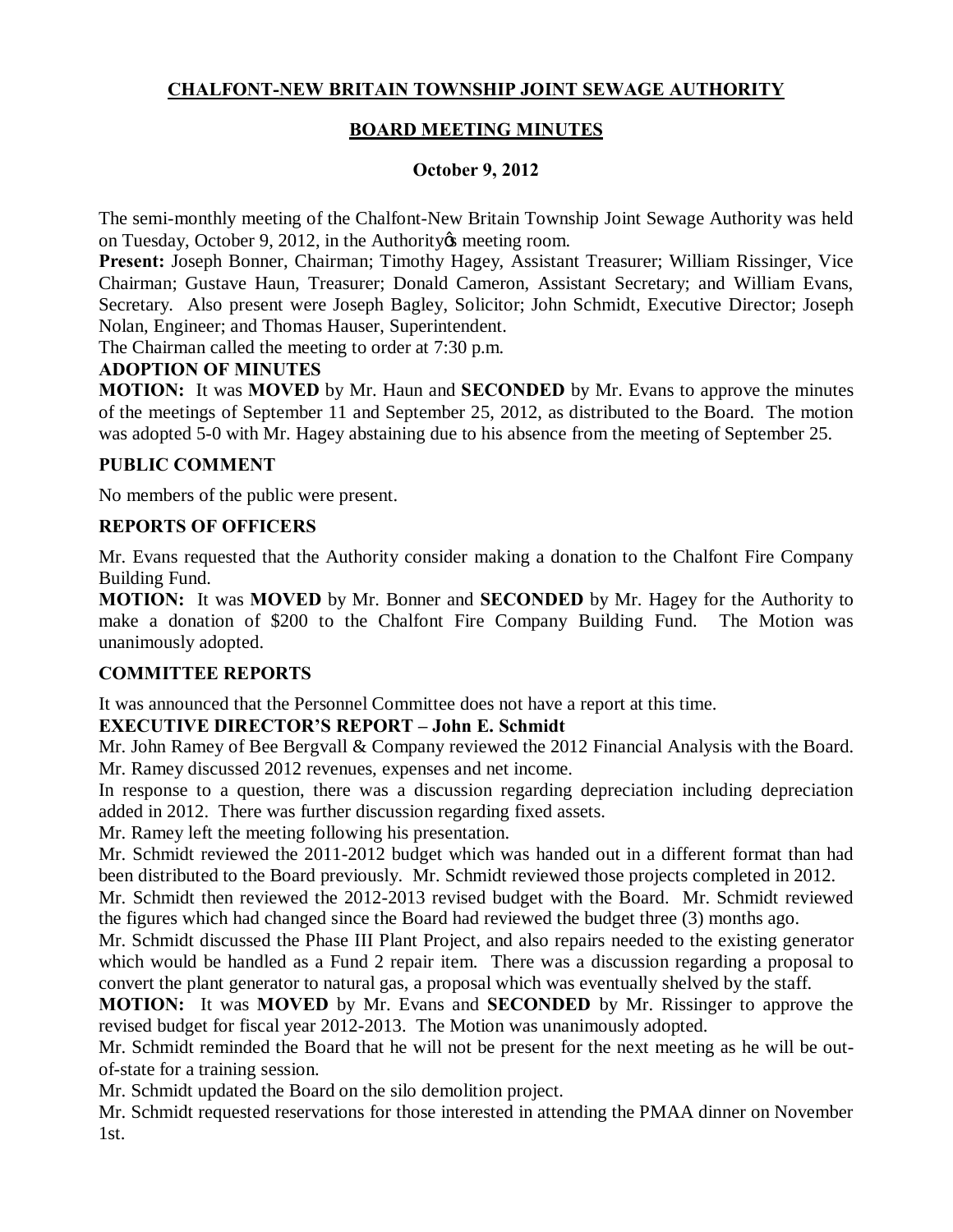### **ENGINEER'S REPORT – Joseph Nolan, P. E.**

Mr. Nolan discussed project updates. Demolition of the silo has commenced. Mr. Nolan expects it to be completed by the end of this week. Mr. Nolan expects revised shop drawings for the new silo by this week. He expects 6-8 weeks for delivery of the new silo after receipt of the shop drawings.

With regard to the Phase II Expansion and Upgrade Project, a construction trailer has been delivered and the contractor has started work including removal of some of the old effluent troughs.

Mr. Nolan reviewed with the Board that engineering for the installation of the SCADA system was included within the original scope of work and budget for the Phase II Project. The entire budget for the SCADA system was \$500,000. Mr. Nolan has received a proposal from Keystone Engineering for engineering the SCADA system for a not-to-exceed price of \$130,000. Keystone Engineering has been involved with the design of the project since the beginning. Mr. Nolan reviewed the proposal from Keystone Engineering and recommended approval.

**MOTION:** It was **MOVED** by Mr. Hagey and **SECONDED** by Mr. Cameron to approve the proposal from Keystone Engineering dated October 5, 2012 for a not-to-exceed price of \$130,000 for engineering in regards to the SCADA system. The Motion was unanimously adopted.

Mr. Schmidt, Mr. Hauser, Mr. McRee of CKS Engineers and Mr. Nolan met recently to discuss the project that has heretofore been referred to as Phase III of the Expansion and Upgrade Project. Mr. Nolan discussed the various stages of planning and design for Phase III. Mr. Nolan expects to prepare a scope of work which involves converting the digesters to holding tanks, installing aeration and installing pumps. Mr. Schmidt invited the Facilities Committee to tour the plant, in regards to the Phase III proposals, to which Mr. Cameron responded the Committee would do. Mr. Schmidt indicated that the staff would like to get an estimate for the Phase III part of the project so that the Authority can get an estimate to BCWSA for costs. Once an estimate for the Phase III part of the project exists, the Authority will close on the loan before construction commences.

Mr. Nolan presented Requisition No. 118 for Capital Expenditures in the amount of \$9,132.18 representing engineering expenses in regards to the Silo Project and the Pump Station Nos. 1 and 5 projects, as well as expenses in regards to the Natural Gas Conversion Project.

**MOTION:** It was **MOVED** by Mr. Cameron and **SECONDED** by Mr. Haun to approve Requisition No. 118 for Capital Expenditures in the amount of \$9,132.18. The Motion was unanimously adopted.

Mr. Nolan next presented Requisition No. 161 for Capital Improvements in the amount of \$11,474.61 representing legal and engineering expenses for the Phase II part of the Expansion and Upgrade Project. Mr. Nolan recommended approval.

**MOTION:** It was **MOVED** by Mr. Haun and **SECONDED** by Mr. Rissinger to approve Requisition No. 161 for Capital Improvements in the amount of \$11,474.61. The Motion was unanimously adopted.

#### **SOLICITOR'S REPORT – Joseph M. Bagley, Esquire**

Mr. Bagley presented the final draft of the Operating Agreement executed by Bucks County Water and Sewer Authority. Mr. Bagley reviewed the history of the negotiation and drafting of the Operating Agreement and highlighted the final significant change to the document.

**MOTION:** It was **MOVED** by Mr. Rissinger and **SECONDED** by Mr. Cameron to adopt the Operating Agreement with Bucks County Water and Sewer Authority. The Motion was unanimously adopted.

### **TREASURER'S REPORT – Gustave Haun, Treasurer**

Mr. Haun reviewed the bills. Questions were asked regarding lawn cutting services. Mr. Haun presented the General Operating Expenses of \$197,948.76, along with a previously-approved Capital Expenditures and Capital Improvements for total expenditures for the month of \$240,598.37. Mr. Haun recommended approval to pay the bills.